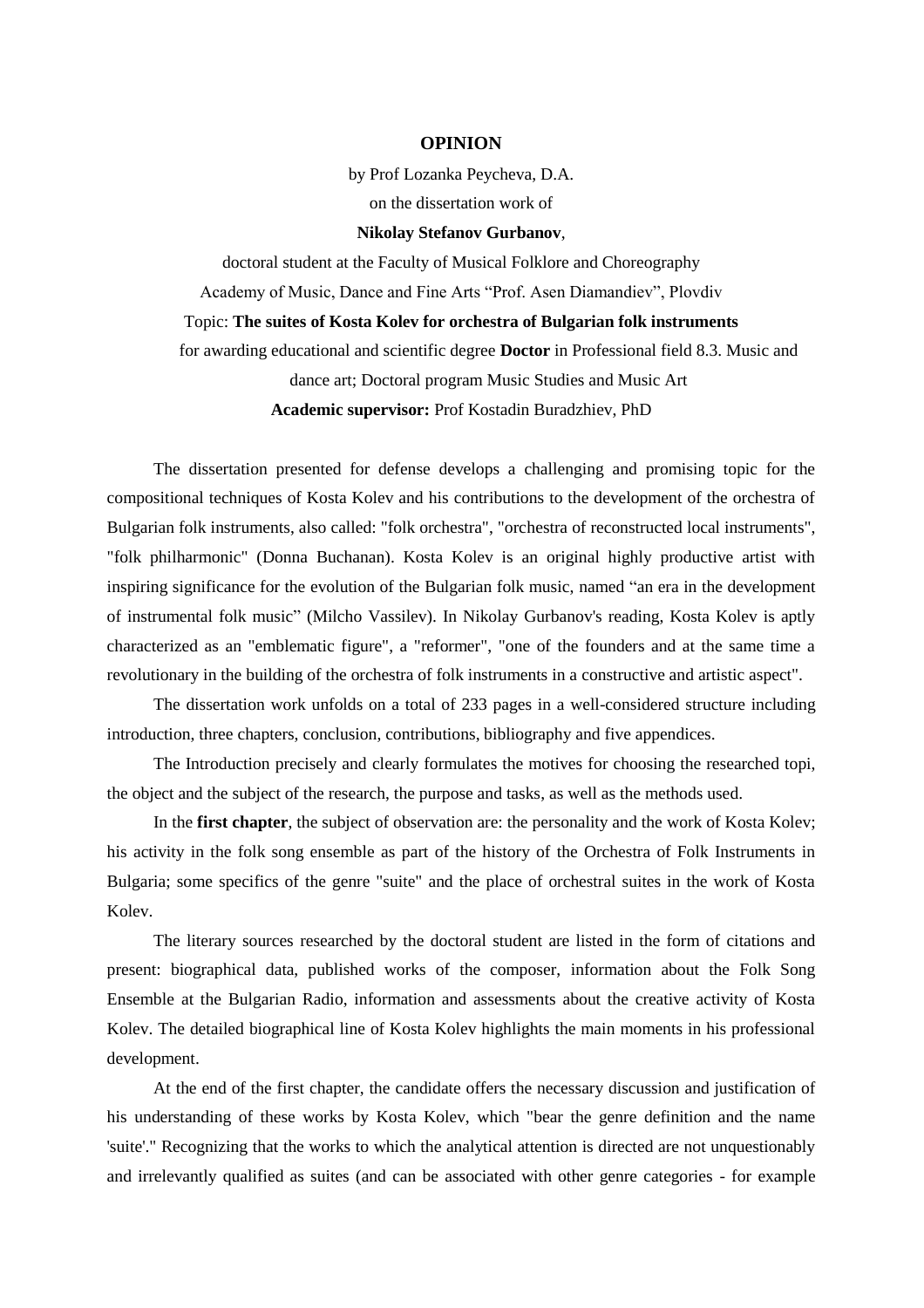"medley"), the author notes that in this case the genre name "suite" is not some absolute quality and makes the important stipulation that "Kosta Kolev's suites have their own specifics, which do not fit mechanically into the proposed definitions of a suite." It is important to emphasize that this distinctive feature is in the convergence and soldering between oral and written, between *folk* and *art* (this is what some interviewees share with Gurbanov say: "he combined the European tradition with the Bulgarian"; "from a folk music orchestra (...) he made a mini-symphony orchestra"). In many places in the dissertation it is clearly and reasonably said and shown that the two styles work together, innovating each other. On the one hand, Kosta Kolev preserves the strophic nature of the folk song inherent in the oral folk music, the motives of the instrumental-dance source and the variability as the main engine of the form; which, on the other hand, combines with artistic factors, such as modal-tonal dramaturgy and reprise through which thematic unity is sought in order to transform the oral open traditional form (folk) into a written closed ("finished") composition (art). This feature of the compositional forms - as an expression of contrasting unity, crossing different styles in one text, convergence in the closest way and complementary balance between folk and art - for Gurbanov is one of the reasons why "suites" deserve special analytical attention. The doctoral student appropriately highlights another important feature in the studied works: along with the deep connection between the stylistic layers of folk and art, which is the lifeblood of K. Kolev's works, they develop regionally specific thematic material from all folklore areas of Bulgaria and this is indicated by the candidate among the main reasons for his research interest in specific works of Kosta Kolev. The chapter ends with a convincing classification of K. Kolev's suites according to the genre specifics of the melodic material, in which two types are clearly distinguished: instrumental-dance suites (based mainly on instrumental phrases (motives), intended to be "music to music-dance performances") and instrumental-song suites (built on themes from folk songs, "performed as a separate concert unit"), analyzed in detail in the next two chapters of the dissertation.

At the beginning of the **second chapter**, the doctoral student makes important stipulations and clarifications about the theoretical basis and terminology used in the structural and harmonic analysis of the selected works, which is necessary "so as not to create ambiguity or terminological chaos". Without being exhaustive, Gurbanov is looking for a range of terms that "can fully cover the phenomena of original music on a folklore basis" and draws on various analytical terms that have been adopted for the composer's work to apply to Kosta Kolev's suites: modal mobility, modal modulation, modal mutation, modal comparison, etc.

The analytical observations are focused on several works by Kosta Kolev (*Pleven Suite, Haskovo Suite, Chirpan Suite, Old Dobrich Suite, Shopska Suite, Pirin Suite*), defined by the candidate as "suites of instrumental-dance type ". The dissertation author has chosen his own path of detailed study of the shaping mechanism in the selected samples. Here he closes the analysis in the circle of the form. These works are interpreted in the usual way for formal analysis - through a strong emphasis on detailed description and understanding of topics; coverage of modal dramaturgy; emphasis on the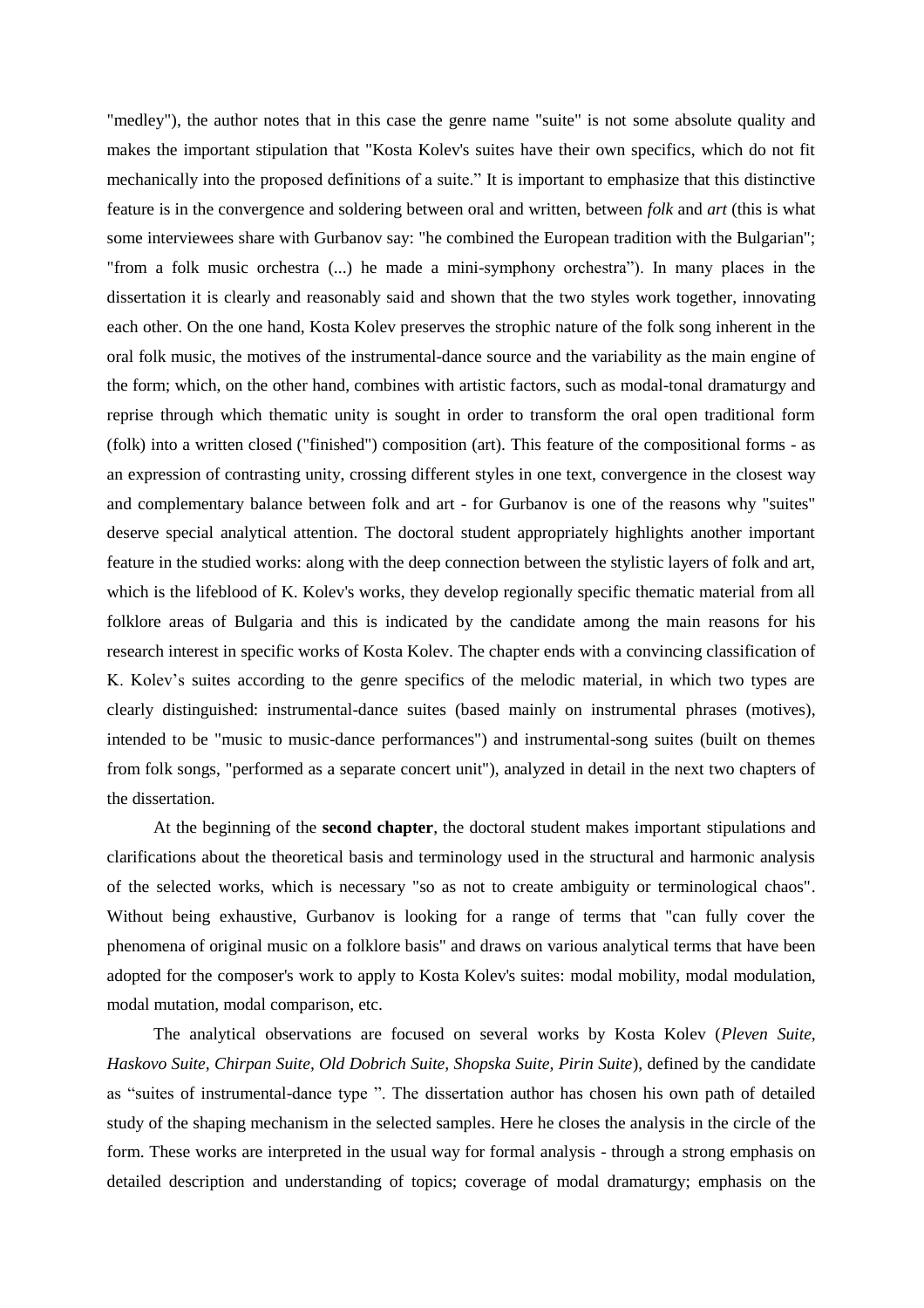independent expressive value of harmonization and the diversity of specific harmonic ideas; differentiation of texture plans; outlining the contours and the specific organization of the musical form, which is based on the phrase (*knee*) as a structural unit; the special solutions of the cadenza moments, etc.

Furthermore, after the specific stylistic analyses that outline the compositional features of the discussed works, Gurbanov summarizes his observations and draws valuable conclusions about the structural richness and paradigmatic organization of K. Kolev's compositional style.

In the **third chapter**, the doctoral candidate continues the formalistic analysis, focusing his efforts on Kolev's "instrumental-song type" suites. Gurbanov divides them in two and separates them into two groups, according to the way in which the works are constructed in terms of texture.

Following this working principle of division, the doctoral student derives repetitive structural schemes in the analyzed works from the first group ("Strandzha Suite", "Suite of Bulgarian folk melodies", "Thracian melodies and rhythms") and determines their stylistic marking by highlighting various important factors in their compositional structuring: vividness of the melodic plan, which "plays a significant role in the organization of musical time"; significant prominence of harmonic language; characteristic dramaturgic organization in the structural relations, etc.

In the course of the specific structural analysis of the works from the second group ("Pazardzhik Suite" (for orchestra of folk instruments), "Kotlenska Suite", Suite "Buenek" / "Buenetsi", "Rhodope Suite", "Pazardzhik Suite" (for soloist, choir and orchestra.), "Transka Suite", "Dobrudzha harvest suite") are indicated individual elements and compositional techniques, which through active interpenetration participate in the construction of the "clear and orderly exposition" of the Kolev's scores.

The **conclusion** precisely and rightly notes that in its entirety Kosta Kolev's work receives wide stylistic validity in Bulgaria and reaches a quality value that situates it as a kind of foundation on which generations of Bulgarian composers and arrangers step, who authorize and develop the Bulgarian folk music. creating innumerable works for orchestra of Bulgarian folk instruments and a variety of original new musical styles.

Four publications are mentioned on the topic of the dissertation, which reflect different aspects of the issues developed in the dissertation.

The abstract adequately reflects the structure and content of the dissertation and presents it in a reduced form.

The contributions mentioned by the author include several significant scientific results obtained by the doctoral student. In their unity, they outline the most significant contribution of Nikolai Gurbanov - the introduction of personal touches in the analysis and classification of the suites of Kosta Kolev, which he interprets. This specific view guarantees the originality and relevance of the research and is an undoubted contribution of the dissertation work.

The appendices to the dissertation enrich the research, and the fourth appendix reveals and